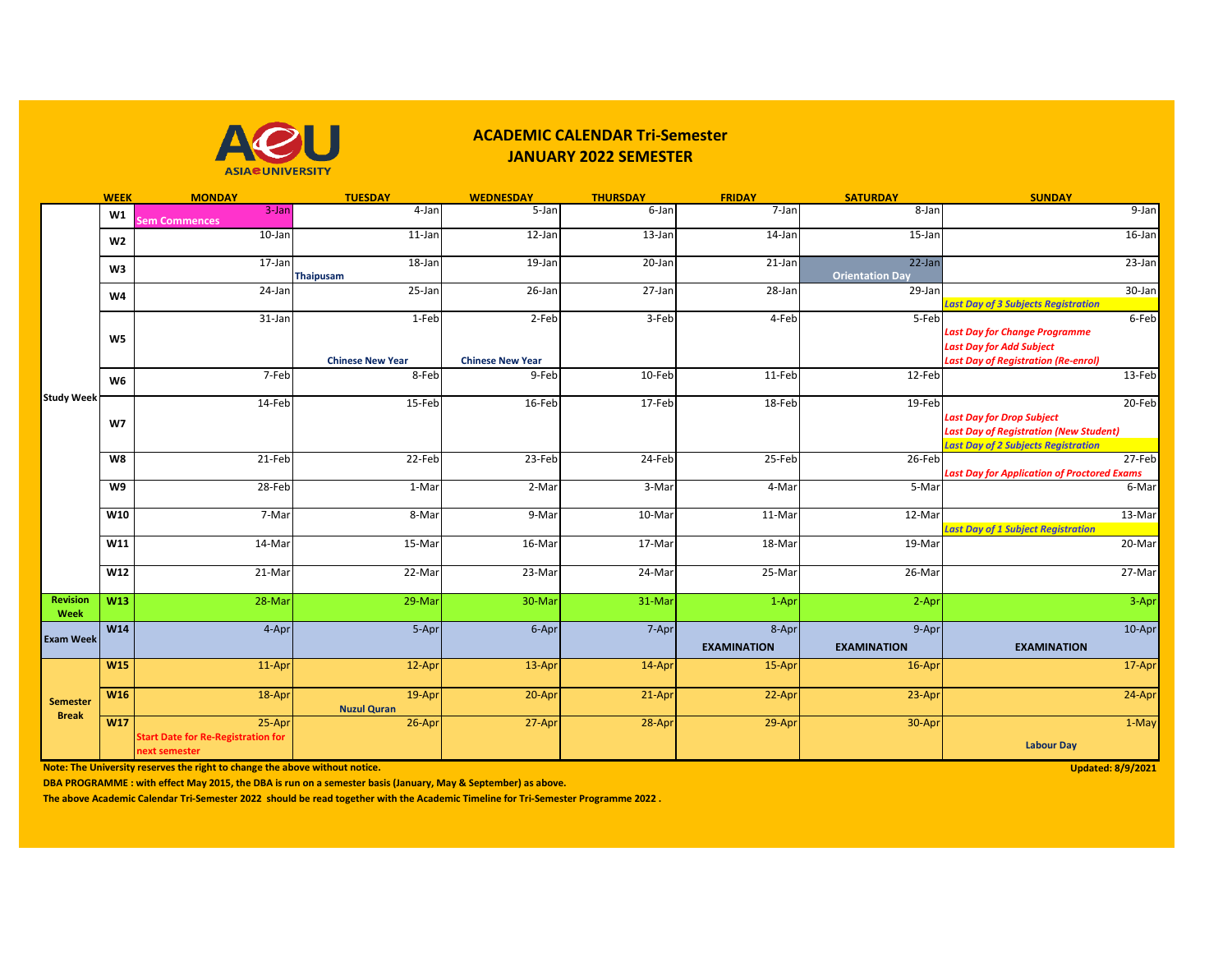

## **ACADEMIC CALENDAR Tri-Semester MAY 2022 SEMESTER**

|                                 | <b>WEEK</b>    | <b>MONDAY</b>                             | <b>TUESDAY</b>         | <b>WEDNESDAY</b>    | <b>THURSDAY</b> | <b>FRIDAY</b>      | <b>SATURDAY</b>                     | <b>SUNDAY</b>                                           |
|---------------------------------|----------------|-------------------------------------------|------------------------|---------------------|-----------------|--------------------|-------------------------------------|---------------------------------------------------------|
|                                 | W1             | $2-May$                                   | $3-May$                | 4-May               | $5-May$         | 6-May              | $7-May$                             | 8-May                                                   |
|                                 |                | <b>Sem Commences</b>                      | <b>Hari Raya Puasa</b> | Hari Raya Puasa     |                 |                    |                                     |                                                         |
|                                 | W <sub>2</sub> | 9-May                                     | $10-May$               | 11-May              | 12-May          | 13-May             | $14$ -May<br><b>Orientation Day</b> | 15-May<br><b>Wesak Day</b>                              |
|                                 | W <sub>3</sub> | 16-May                                    | $17-May$               | 18-May              | 19-May          | $20-May$           | $21-May$                            | 22-May                                                  |
|                                 |                |                                           |                        |                     |                 |                    |                                     |                                                         |
|                                 | W <sub>4</sub> | $23-May$                                  | $24-May$               | $25-May$            | $26$ -May       | $27-May$           | 28-May                              | 29-May                                                  |
|                                 |                |                                           |                        |                     |                 |                    |                                     | <b>Last Day of 3 Subjects Registration</b>              |
|                                 | W <sub>5</sub> | 30-May                                    | $31-May$               | $1-Jun$             | $2-Jun$         | $3 - Jun$          | $4 - Jun$                           | $5 - Jun$                                               |
|                                 |                |                                           |                        |                     |                 |                    |                                     | <b>Last Day for Change Programme</b>                    |
|                                 |                |                                           |                        |                     |                 |                    |                                     | <b>Last Day for Add Subject</b>                         |
|                                 | W6             | $6$ -Jun                                  | 7-Jun                  | 8-Jun               | $9 - Jun$       | $10$ -Jun          | $11$ -Jun                           | <b>Last Day of Registration (Re-enrol)</b><br>$12$ -Jun |
|                                 |                | <b>Agong's Birthday</b>                   |                        |                     |                 |                    |                                     |                                                         |
|                                 | W <sub>7</sub> | $13 - Jun$                                | $14$ -Jun              | $15 - Jun$          | $16$ -Jun       | $17 - Jun$         | $18 - Jun$                          | $19$ -Jun                                               |
| Study Week                      |                |                                           |                        |                     |                 |                    |                                     | <b>Last Day for Drop Subject</b>                        |
|                                 |                |                                           |                        |                     |                 |                    |                                     | <b>Last Day of Registration (New Student)</b>           |
|                                 |                |                                           |                        |                     |                 |                    |                                     | <b>Last Day of 2 Subjects Registration</b>              |
|                                 | W <sub>8</sub> | $20 - Jun$                                | $21$ -Jun              | $22$ -Jun           | $23 - Jun$      | $24$ -Jun          | $25 - Jun$                          | $26$ -Jun                                               |
|                                 |                |                                           |                        |                     |                 |                    |                                     | <b>Last Day for Application of Proctored Exams</b>      |
|                                 | W <sub>9</sub> | $27 - Jun$                                | 28-Jun                 | $29$ -Jun           | 30-Jun          | $1$ -Jul           | $2$ -Jul                            | $3-Jul$                                                 |
|                                 |                |                                           |                        |                     |                 |                    |                                     |                                                         |
|                                 | W10            | $4-Jul$                                   | $5 -$ Jul              | $6$ -Jul            | $7 -$ Jul       | $8 -$ Jul          | $9 -$ Jul                           | $10 -$ Jul                                              |
|                                 |                |                                           |                        |                     |                 |                    |                                     | Hari Raya Haji                                          |
|                                 |                |                                           |                        |                     |                 |                    |                                     | <b>Last Day of 1 Subjects Registration</b>              |
|                                 | W11            | $11$ -Jul                                 | $12$ -Jul              | $13$ -Jul           | $14$ -Jul       | $15 -$ Jul         | $16$ -Jul                           | $17 -$ Jul                                              |
|                                 |                |                                           |                        |                     |                 |                    |                                     |                                                         |
|                                 | W12            | 18-Jul                                    | $19$ -Jul              | $20 -$ Jul          | $21 -$ Jul      | 22-Jul             | $23$ -Jul                           | $24$ -Jul                                               |
| <b>Revision</b>                 | <b>W13</b>     | $25$ -Jul                                 | $26$ -Jul              | $27 -$ Jul          | 28-Jul          | $29$ -Jul          | $30 -$ Jul                          | $31$ -Jul                                               |
| Week                            |                |                                           |                        |                     |                 |                    | <b>Awal Muharram</b>                |                                                         |
|                                 | W14            | 1-Aug                                     | 2-Aug                  | 3-Aug               | 4-Aug           | 5-Aug              | 6-Aug                               | 7-Aug                                                   |
| <b>Exam Week</b>                |                |                                           |                        |                     |                 | <b>EXAMINATION</b> | <b>EXAMINATION</b>                  | <b>EXAMINATION</b>                                      |
|                                 |                |                                           |                        |                     |                 |                    |                                     |                                                         |
|                                 | <b>W15</b>     | 8-Aug                                     | 9-Aug                  | 10-Aug              | 11-Aug          | 12-Aug             | 13-Aug                              | 14-Aug                                                  |
| <b>Semester</b><br><b>Break</b> |                |                                           |                        |                     |                 |                    |                                     |                                                         |
|                                 | <b>W16</b>     | 15-Aug                                    | 16-Aug                 | 17-Aug              | 18-Aug          | 19-Aug             | 20-Aug                              | 21-Aug                                                  |
|                                 |                |                                           |                        |                     |                 |                    |                                     |                                                         |
|                                 | <b>W17</b>     | 22-Aug                                    | 23-Aug                 | 24-Aug              | 25-Aug          | 26-Aug             | 27-Aug                              | 28-Aug                                                  |
|                                 |                | <b>Start Date for Re-Registration for</b> |                        |                     |                 |                    |                                     |                                                         |
|                                 |                | next semester                             |                        |                     |                 |                    |                                     |                                                         |
|                                 |                |                                           |                        |                     |                 |                    |                                     |                                                         |
|                                 | <b>W18</b>     | 29-Aug                                    | 30-Aug                 | 31-Aug              | 1-Sep           | 2-Sep              | 3-Sep                               | 4-Sep                                                   |
|                                 |                |                                           |                        | <b>National Day</b> |                 |                    |                                     |                                                         |

**Note: The University reserves the right to change the above without notice.** 

**DBA PROGRAMME : with effect May 2015, the DBA is run on a semester basis (January, May & September) as above.**

**The above Academic Calendar Tri-Semester 2022 should be read together with the Academic Timeline for Tri-Semester Programme 2022 .** 

**Updated: 8/9/2021**